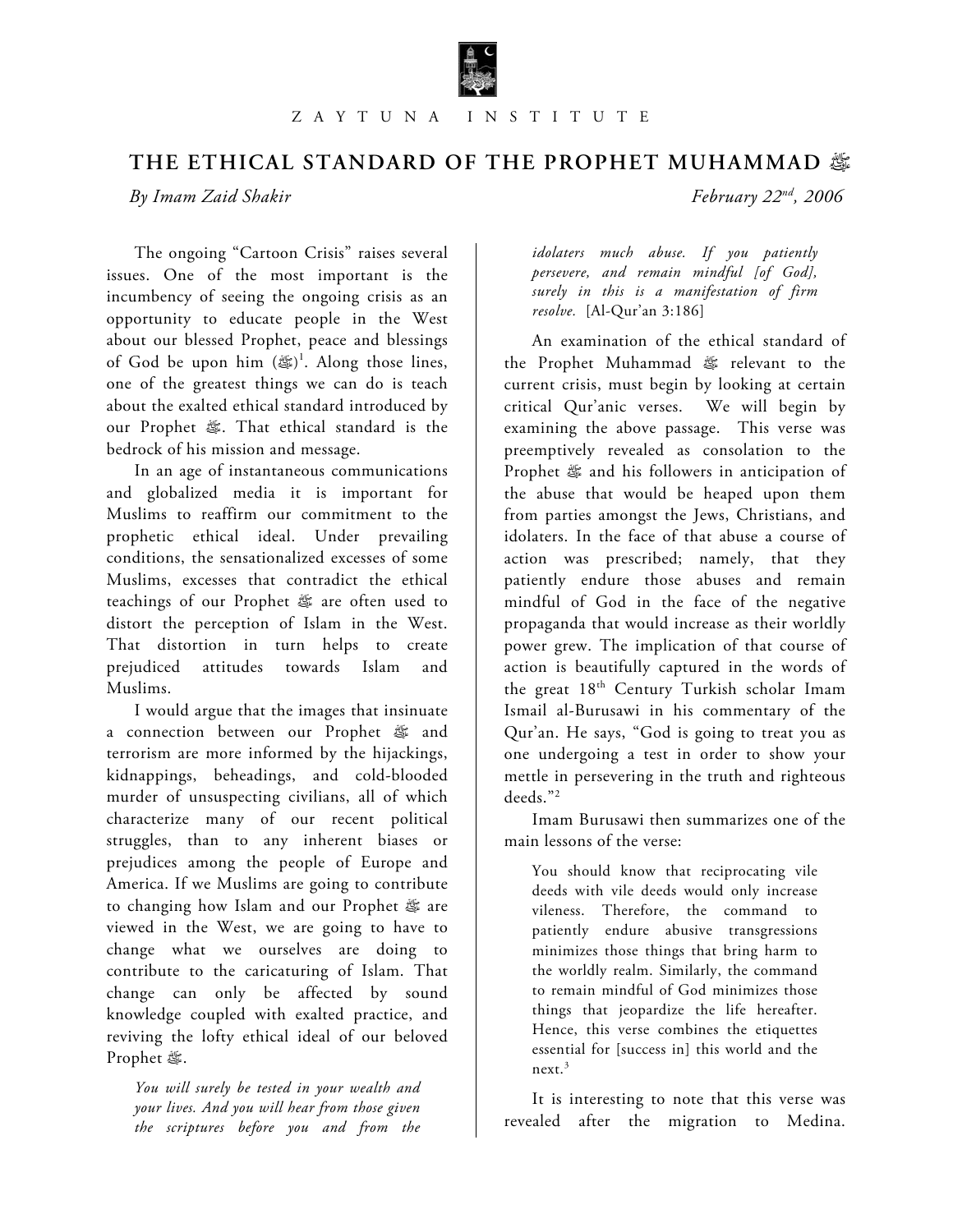Therefore, it was a pronouncement of state policy for the nascent Muslim polity. The strategic benefits of this policy would be realized years later in the bloodless conquest of Mecca. That conquest was made possible in large part because the Prophet œ did not cultivate a spirit of vengeance and retaliation in his followers. Nor did he cultivate in them a deep hatred for the people he was commissioned to call to Islam. It was on the basis of this spirit that he was able to fully accept and welcome into the fold of Islam his bitterest enemies; Abu Sufyan, 'Amr bin al-'As, Khalid bin al-Walid, Ikrima bin Abi Jahl, and many others.

*Therefore, proclaim openly what you have been ordered [to convey], and turn away from the idolaters. We will suffice you against those who mock you. Those who make another god with God; soon they will know. We know that your heart is greatly grieved by what they say. Glorify the praises of your Lord and be amongst those dutifully and consistently prostrating [unto Him]. And worship your Lord until death comes to you.* [Al-Qur'an 15:94-99]

This group of Qur'anic verses revealed in Mecca also involves consolation for the Prophet œ in the face of his people's abuse. The gist of this passage is that God will assume the responsibility for taking revenge against his tormentors. The Prophet œ is commanded to turn away from his enemies, leaving God to deal with them. Abu Su'ud, a 16<sup>th</sup> Century Qur'anic scholar, comments on this instruction, "That is to say, do not pay any attention to what they say, do not be concerned with them, and do not begin to think of vengeance against them."4 It is mentioned that these verses were revealed concerning five of the notables of the Quraysh who were especially abusive towards the Prophet œ. God dispatched the Angel Gabriel to deal with them and they all died terrible deaths, with the exception of Al-Aswad bin al-Muttalib, who lived, but went blind after Gabriel pointed to his eyes.<sup>5</sup> The Prophet  $\mathfrak{G}$  is instructed to proclaim the message, to forge on in his work of propagation, and to deepen his

devotion and remembrance of God. As for the fate of his enemies, God would deal with them.

He would be reminded years later that his actions would never affect the fate of those opposing him. God mentions in that regard:

*You have nothing to do with the outcome of their affair [O, Muhammad!] Whether He accepts repentance from them, or punishes them, they are indeed wrongdoers.*  [Al-Qur'an 3:128]

In this verse, God reminds His Prophet œ that He is in control. The control of the affair of the universe is with Him. As for the Prophet œ, his job is to convey the message, and not to burden himself by worrying about the ensuing outcome. In conveying the message, the Prophet  $\frac{4}{36}$  is instructed to adopt the highest ethical standard, a standard that is established by God, not by himself, nor any other human agent. God says:

*Surely, you are on an exalted standard of character.* [Al-Qur'an 68:4]

'A'isha, the blessed wife of the Prophet, may God be pleased with her, was asked to describe the character of the Prophet  $\mathcal{E}$ . She responded:

He was not foul in his actions, nor in his speech; he was not boisterous in the marketplace; he did not retaliate in kind to vile acts perpetrated against him; rather he pardoned and forgave."6

This tradition involves a detailed explanation of a more general description given by 'A'isha of the Prophet œ. She mentioned that his character was an embodiment of the Qur'an. $^7$  In other words, his character was godly, for the Qur'an is the eternal Speech of God.

Here we should pause and reflect on the mission of the Prophet  $#$ . He mentioned, describing that mission, "I was only sent to perfect good character."8 Consistent with what we mentioned above, we could interpret the tradition to mean, "I was only sent to make people more godly." This idea that Islam is a path to godliness has to be stressed in these days when many Muslims view it strictly as a path to worldliness. That worldliness has contributed to the Muslim community, generally speaking,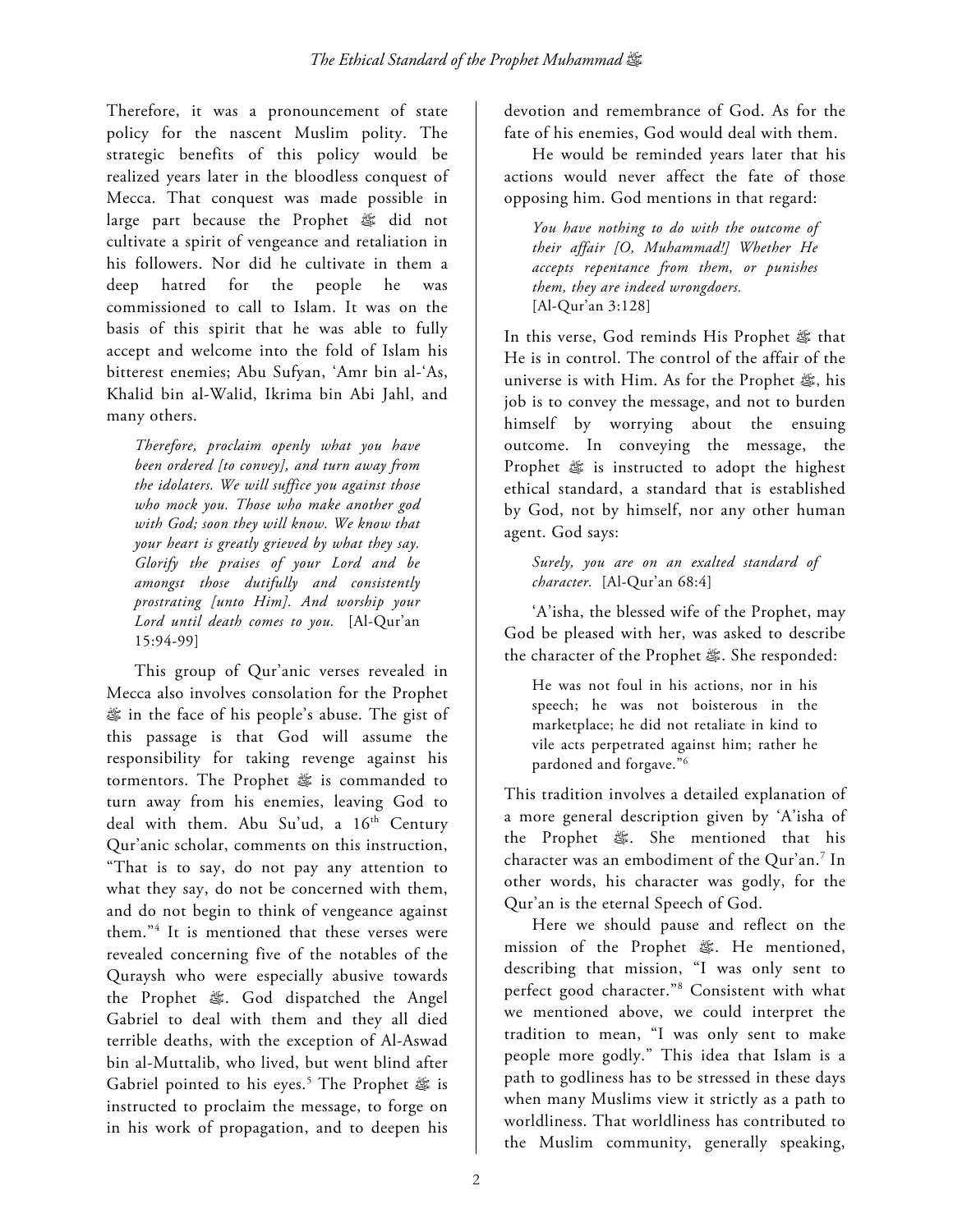falling ever further down the slippery slope of political expediency. Political involvement is certainly a critical aspect of Islam. However, political expediency cannot provide *ex post facto* determinants of our values and principles. Those have been determined, *a priori*, by God.

This idea of godliness is not something strange in our religion. The  $12<sup>th</sup>$  century jurist, Al-'Izz bin 'Abd as-Salaam, one of the greatest latter day scholars, mentions in his book *Shajara al-Ma'arif w'al-Ahwal*:

No one is suitable for the supporting friendship of The Judge (Almighty God) until he rectifies himself with the etiquettes of the Qur'an, and he adorns himself with the Attributes of the Most Merciful, to the extent humanly possible. He (God) is most excellent and He commands [His servants] with excellence. He is most generous and He commands generosity. He beautifies and He commands beautification. He is the Benefactor and He commands extending benefit. He relieves and He commands bringing relief. He is All Forgiving and He commands forgiveness. He conceals faults and He commands the concealment of faults. He repairs and restores and He commands restoration...<sup>9</sup>

Enduring trials, tribulations, and bearing abuses are the crucibles through which the ability to move towards this state of godliness is forged. Because the Prophet œ is our leader in guiding us to this standard, in word and deed, no one was more tried or abused than he. He could not order anyone to adopt these characteristics, until he himself had adopted them, just as he could not urge the arduous traversing of the obstacles leading to them until he himself had traveled that difficult road. It is by traveling that road that we turn away from the creation and orient ourselves towards the Creator.

*Not equal are good and evil. Repel [evil] with what is best; you will unexpectedly see one with whom you had enmity become an intimate friend.* [Al-Qur'an 41:34]

The Prophet's  $\frac{dx}{dx}$  cousin and close companion, Ibn 'Abbas, may God be pleased

with him, is related as saying concerning this verse:

God commands the believers with patience in the presence of anger; forbearance in the face of ignorant acts; and pardoning when offended. If they do that God will protect them from Satan and subdue their enemies.<sup>10</sup>

Imam Al-Burusawi mentions in his commentary:

Not equal are good character traits and vile ones in the reward they incur and the outcome [they lead to]. If you patiently persevere in the face of their abuses and ignorance, leave off pursuing revenge against them, and pay no attention to their foolishness, you merit exaltation in this world, and a great reward in the next. They [your enemies] will merit the opposite. Do not allow their boldness in entertaining vile character traits prevent you from engaging in good ones. $<sup>11</sup>$ </sup>

No single verse could better embody the spirit of Islamic ethics [Al-Qur'an 41:34]. Not only does it prescribe a lofty course of action, it also shows how that action, far from leading to worldly weakness, is a source of worldly strength and exaltation. However, if one is not in touch with God, one cannot perceive the veracity of His promise, or the scope of His power. Regardless of our perceptions, God has the power to transform our enemies into friends. However, in a worldly sense, we unleash that power through principled, ethically lofty behavior. As the verse after the one being discussed proceeds to remind us:

*No one is granted this lofty state except those who patiently persevere; and no one is granted it except the possessor of a great portion.*  [Al-Qur'an 41:35]

Imam Burusawi describes that *great portion* as:

[…a great portion] of personal virtues and spiritual strength. Preoccupation with revenge only exists because of the soul's weakness, and its propensity to be affected by external stimuli. When the soul is strong in its essence it is not affected by external stimuli. When it is not affected by such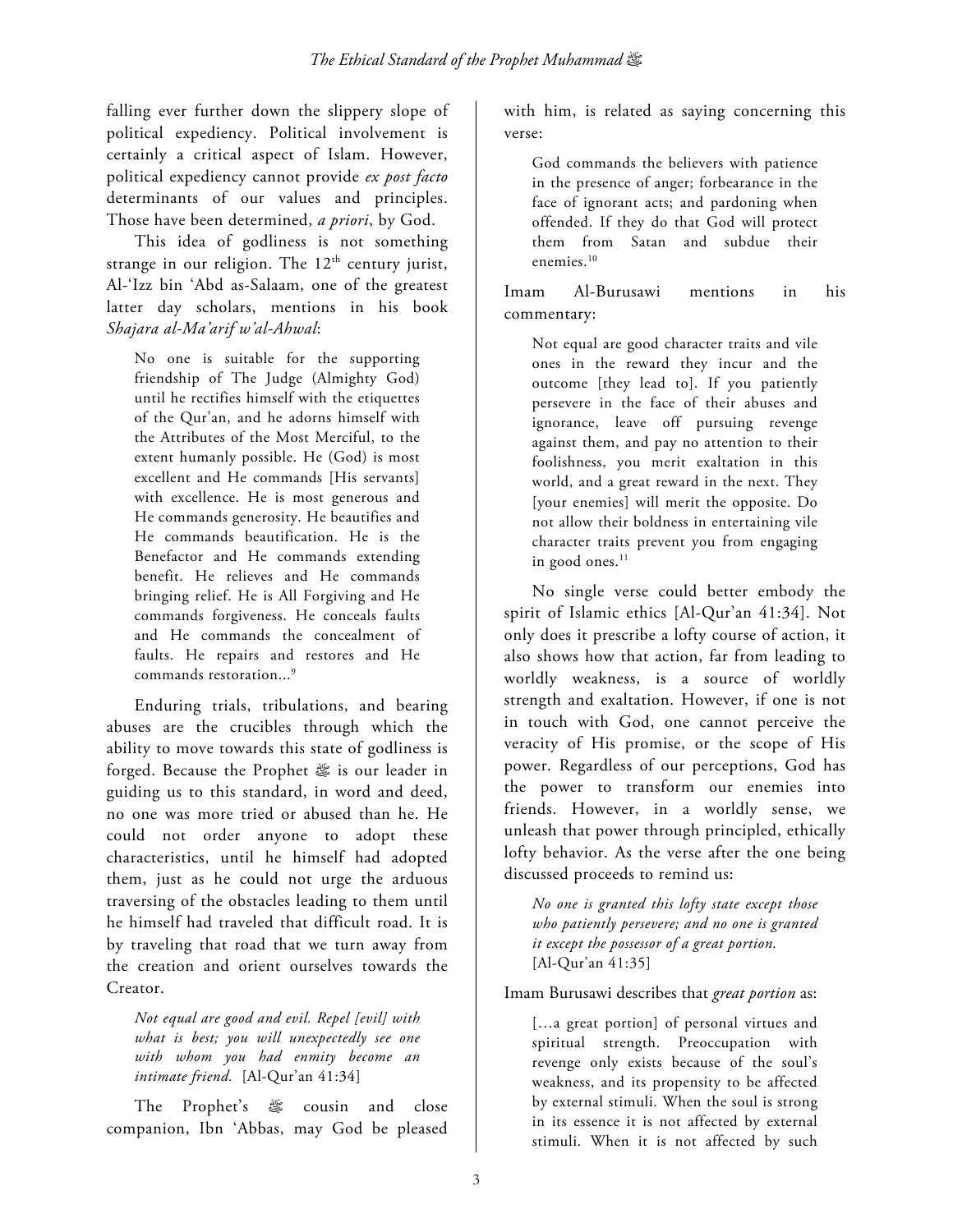stimuli, it is easy for it to bear abuses and not be preoccupied with revenge.<sup>12</sup>

One of the great losses we suffer as Muslims when we make politics our first priority is that we lose sight of the fact that our Prophet œ has introduced to the world the most refined system of spirituality and ethics known to humanity. Inaugurating and laying the foundation for the perpetuation of that system was at the heart of his mission. It is only on the basis of that system that any meaningful worldly accomplishments are possible. It is therefore fitting that the Prophet œ proclaimed, "I have only been sent to perfect noble character."13

## **Some Ethical Sayings of the Prophet** œ**<sup>14</sup>**

The following is a collection of some of the ethical sayings of the Prophet œ. They are selected from the work of the great master of prophetic tradition, Ibn Abi ad-Dunya. He mentions these sayings in his book, *Makarim al-*Akhlaq (Noble Character Traits).<sup>15</sup> They are related without comment to encourage personal reflection on their deeper significance for our current condition.

Ibn 'Abbas relates that the Messenger of God  $$$  said, "Whoever would be pleased to be the noblest of people, let him be mindful of God. Whoever would be pleased to be the strongest of people, let him trust in God. And whoever would be pleased to be the wealthiest of people, let him be more confident in what God possesses than with what he finds in his own hand.<sup>16</sup>

### $\infty$

Sahl bin Sa'd relates that the Prophet œ said, "Surely, God is munificent, He loves munificence. He likewise loves noble characteristics and hates pettiness."17

### K

Anas bin Malik relates that he heard the Prophet œ say, "Noble characteristics are among the actions of those destined for Paradise."18

K

'Uqba bin 'Amir relates that the Prophet  $\mathfrak k$ said to him, "O, 'Uqba! Shall I inform you of the loftiest characteristic of the denizens of this world and the next? Join relations with those who break them with you. Give freely to those who deny you. And pardon those who oppress you."19

ھ

Abu Hurayra relates that the Prophet said, "Seek exaltedness with God." It was said, "What does that involve, O, Messenger of God?" He replied, "Join relations with those breaking them with you. Give freely to those who deny you. And forbear with those offending you out of ignorance."20

 $\infty$ 

 'Amr bin al-'As relates that he heard the Prophet œ say, "There are forty character traits, the loftiest of them is to lend someone your ewe [to benefit from its milk]. No one acts on any one of them, anticipating its reward, affirming the promise associated with it, except that God enters him into Paradise because of it."21

ھ

Ibn 'Umar relates that the Prophet  $\mathfrak{F}$  said, "Two traits are among the characteristics of the Arabs and are religious pillars, you are on the verge of leaving them: shyness, and noble character."22

ھ

'Amr bin 'Abasa relates that he asked the Prophet  $\mathfrak{F}$ , "What is faith?" He replied, "Patience and a magnanimous spirit." 'Amr then asked, "What is the best form of faith?" He replied, "Good character."23

### مي

Anas bin Malik relates that the Prophet  $\mathfrak k$ never confronted anyone in a manner disliked by that person.<sup>24</sup>

ھ

Sa'id bin al-Musayyib relates that the Prophet  $$$  said, "A paucity of shyness is a form of disbelief."25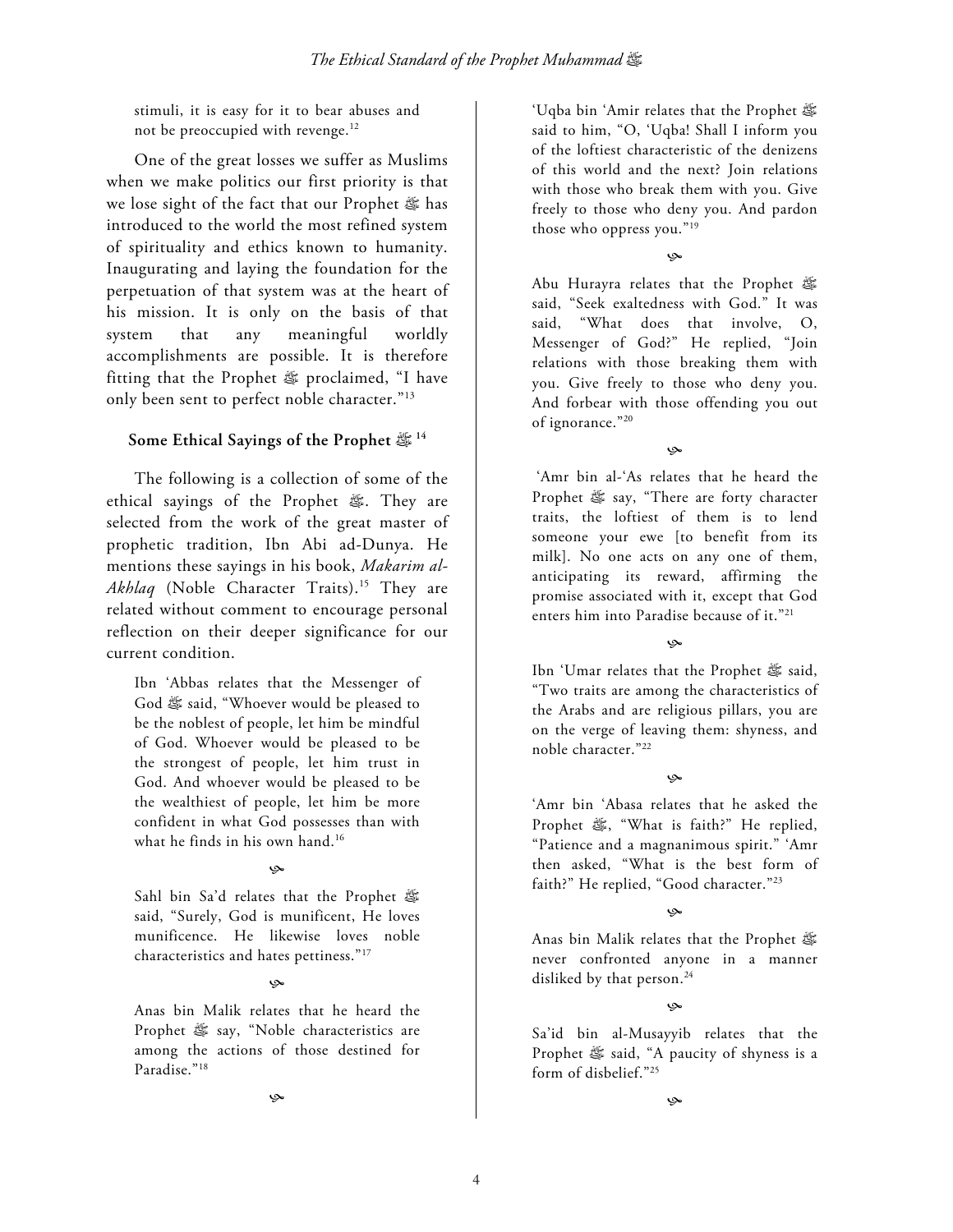'Imran bin Husayn relates that he heard the Prophet œ say, "Shyness embodies all good." Al-'Ala bin Ziyad responded, saying, "We find in our books that it involves weakness." 'Imran rejoined angrily, "I am relating to you what the Messenger of God said and you are qualifying it with your books!"26

#### K

Malik bin Dinar relates that 'Umar bin al-Khattab said, "Whoever has a lack of shyness will have a lack of scrupulousness. Whoever has a lack of scrupulousness will have a dead heart."27

### ھ

Anas bin Malik relates that the Prophet  $\frac{d\mathbb{P}}{d\mathbb{P}}$ said, "Every faith community has a distinguishing characteristic. The distinguishing characteristic of Islam is shyness."28

### $\infty$

'Imran bin Husayn relates that the Prophet said, "Surely, shyness only brings good."29

### $\infty$

'Abdullah bin 'Amr bin al-'As relates that the Prophet œ said, "Surely, the best of companions with Allah are the best of them with their companions, and the best of neighbors with Allah are the best of them with their neighbors."30

## K

'A'isha relates that the Prophet œ said, "Gabriel continued to admonish me concerning the neighbor until I thought he would make him an heir."31

## ھ

Abu Shurayh relates that the Prophet said, "Whoever believes in Allah and the Last Day, let him treat well his neighbor."32

## حي

'A'isha relates that the Prophet & said, "Good neighborliness, maintaining blood ties, and good character are the basis of civility, and they enhance civilization."33

Anas bin Malik relates that the Prophet  $\mathfrak k$ said, "A man whose neighbor is not safe from his wickedness will not enter Paradise."34

This presentation concludes with a selection of traditions concerning the rights of neighbors for we have all become neighbors in the "Global Village." As the ongoing "Cartoon Crisis" illustrates, what happens in one corner of the village affects us all. The current situation was initiated when the Danish paper *Jyllands-Posten* chose to disregard the rules of civility governing relations between neighbors in that village. Those rules are nowhere better articulated than by the Danish Penal Code which states that any person "threatening, insulting, or degrading a group of persons on account of their race, color, national or ethnic origin, belief or sexual orientation, shall be liable to a fine or imprisonment…" Clearly, the editor of the newspaper made a conscious decision to break the law prevailing in his home country.

However, now that the transgression has occurred, how should we respond? Do we answer with transgressions of our own, as some have done? Or do we all redouble our efforts to demonstrate to people, in the clearest terms possible, what Islam and the teachings of our Prophet  $#$  are all about. Clearly, the latter option is far more desirable, productive, and closer to the spirit of the prophetic teachings.

## **Conclusion**

During the Battle of Uhud, the Prophet's œ incisor was broken. His lower lip was ruptured, and he had a bleeding wound on his forehead. He was constantly drying up the blood to keep it from falling upon the ground, saying, "If any of this blood falls on the ground, Divine Punishment would descend upon them (the Quraysh)." The situation weighed on the Companions, and they implored, "Why do you not pray against them?" He replied, "I have not been sent to damn people. I have been sent as a caller and a mercy. O, God! Forgive my people for they know no better."35

حي